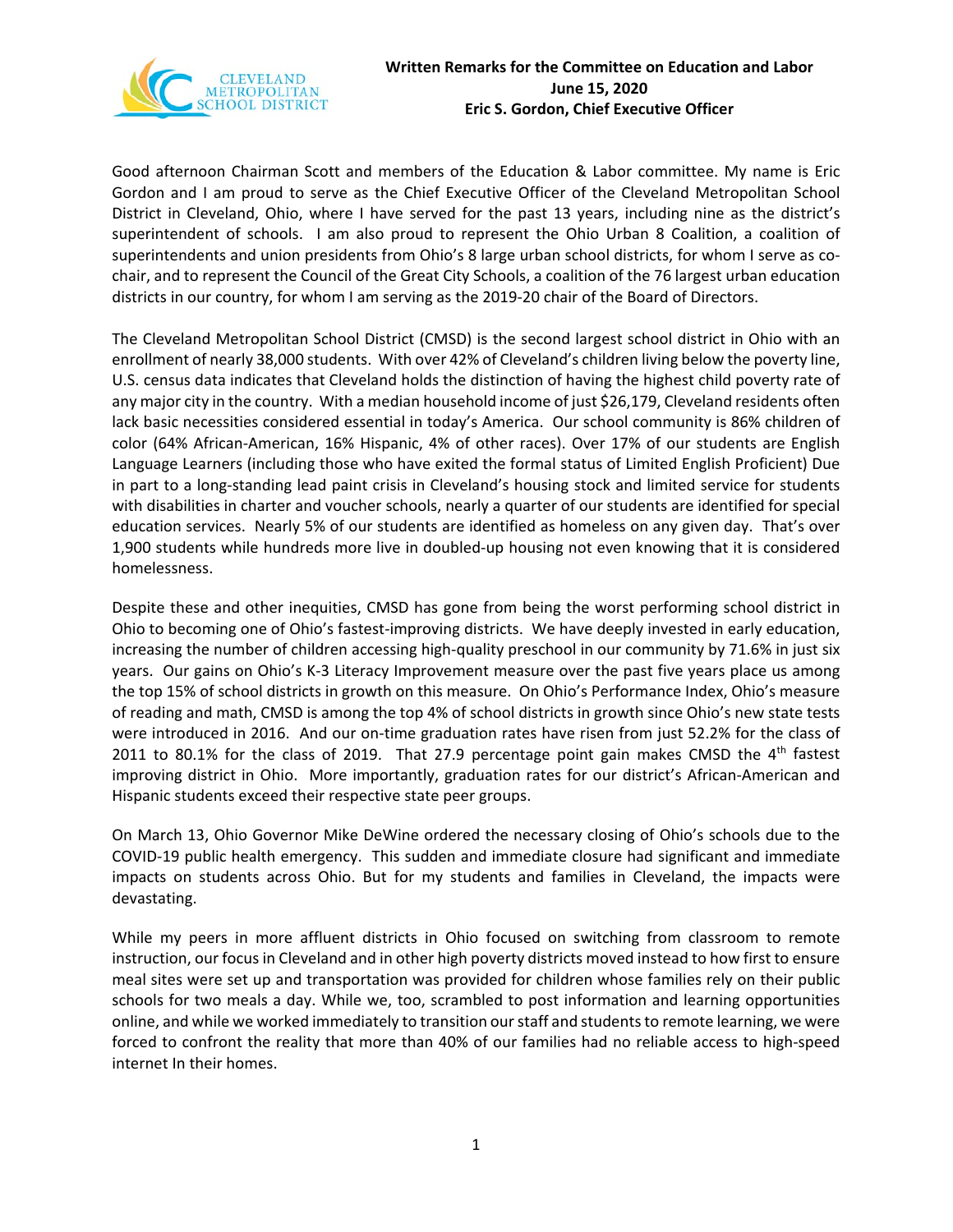

As communities across Northeast Ohio launched one-to-one technology initiatives, COVID-19 laid bare the inequities that high poverty districts like Cleveland face and the challenges that befall students and families in high poverty districts like ours, where 68% of our families have no device other than a smart phone to access the Internet.

Responding to these deep inequities, CMSD operated 22 grab-and-go meal sites where, at our peak, we provided up to 10,000 meals per day (a sack lunch and a sack breakfast to take home), along with prepared instructional materials, free paperback books, and basic health and hygiene items. We also turned our attention to supporting our school and teacher teams to develop school-based plans that met students and families where they were. This included establishing homework hotlines, remote student, teacher, parent learning conferences, delivery of content that could be accessed by cell phone (e.g., lessons posted on Instagram) and other lower-tech solutions. Simultaneously, we created weekly grade-level learning packages, along with supplemental packages to support students with disabilities and English language learners and to support social emotional health. Because so many of our families had no way to access these materials from our website, we also mailed them to each child's home. These learning opportunities were further supplemented with classroom lessons that we created and broadcast on local TV stations and linked to our website. We also established social-emotional health hotlines for those who were experiencing high stress, feelings of isolation, or signs of neglect.

Over the shutdown period, we froze spending across the district to direct all available funds toward the distribution of over 9,000 hotspots with a one-year subscription to the Internet and over 16,000 devices. Many of the devices and nearly all of the hotspots were unplanned but necessary expensesfor our district. Those devices and hotspots, which are now in place and will remain distributed throughout the summer, have temporarily closed the gap for many of my families and, because of this temporary solution, my families are now able, many of them for the first time, to connect to the many learning and enrichment resources on our internet site, as well as to the many of the tools that our students had already been using in school.

The vital connectivity we rushed to establish for our students not only made it possible for our students to access online learning like their more affluent peers, but also made it possible for our families to apply for unemployment, something that for a number of weeks Ohioans could only complete online. This distribution of devices and hotspots to the households of our students also enabled families to apply for jobs, to access medical care through telehealth, and to access other essential supports afforded to most Americans. Ohio's Stay At Home Order not only cut children and families off from their schools and workplaces, but illuminated the reality that the poorest segments of our communities lacked access to reliable high speed internet and therefore to the resources that are supposed to be available to support them. I point this out to say that the internet connectivity problem facing our urban and rural communities is critical not only for school but for so many other services that families rely on.

A number of people have said to me over the past several weeks how sorry they are to see the inequities, like food insecurity, lack of access to the internet, housing insecurity, job insecurity, and more, that were caused by COVID-19. I want to make it absolutely clear that these inequities were not caused by the coronavirus. Those inequities have existed in my community and in communities across the country for decades. All COVID-19 did was to starkly expose them for all to see. And the evidence is clear that these inequities are most acute in communities of color.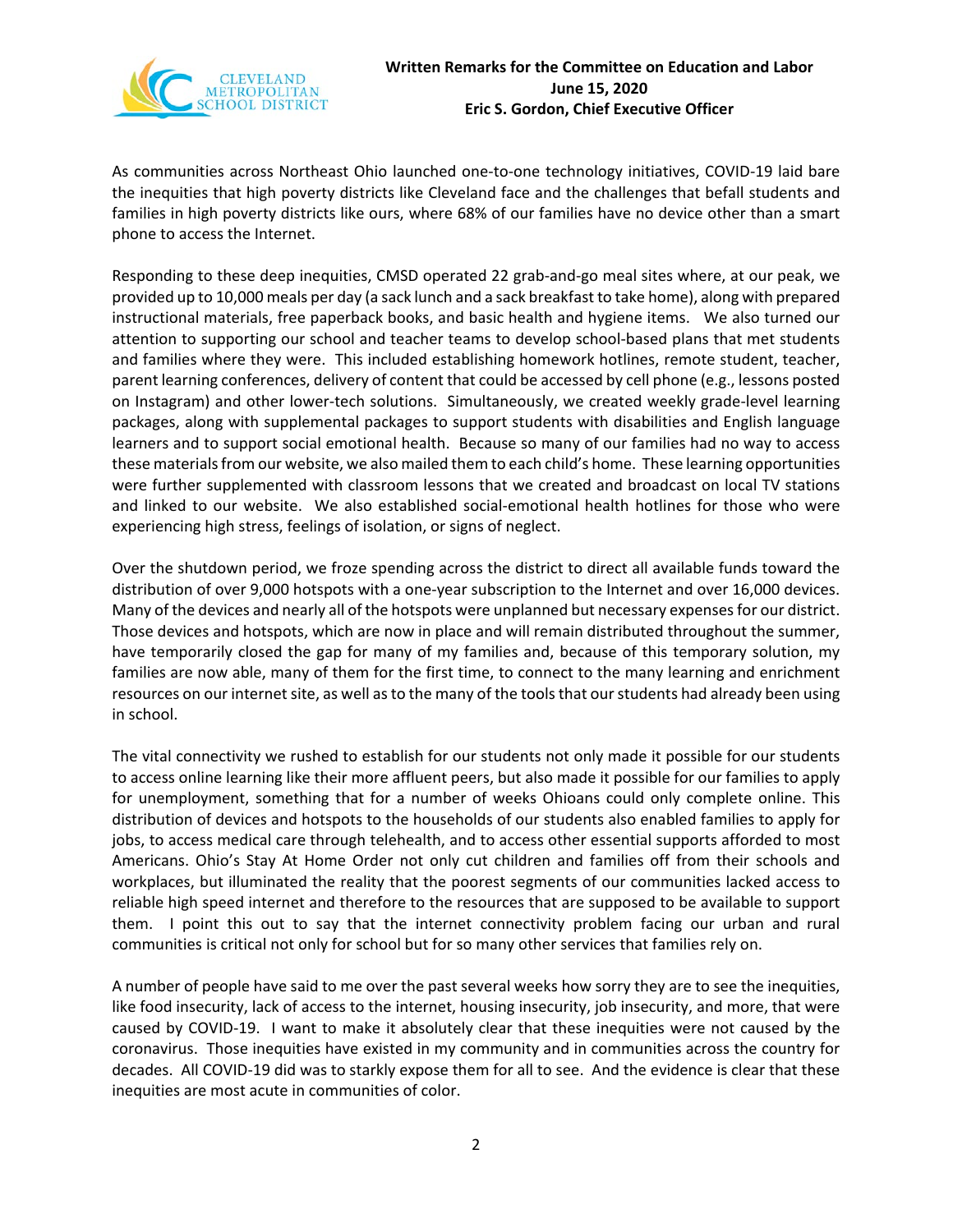

If we have learned anything in Cleveland, it is that from crisis comes opportunity. I believe COVID-19 presents an opportunity for all of us to finally address long standing inequities and, in my community, I am working aggressively to do so.

Even before COVID-19, my community introduced a program called Say Yes to Education that provides a family support specialist in every school to ensure that my students have their basic needs (food, hygiene, health and mental health services, legal services, supports for housing stability, etc.) with the intent of removing the barriers that poverty creates, so that my children can thrive in school against the odds. We had already implemented these services in 16 schools last fall and, even in the midst of the current public health emergency, my community will be implementing services in 26 more schools this coming year with all of our schools having these essential services in place by 2023.

Together with a number of community partners, my community is working to treat Internet access as a public utility, as essential for basic living as electricity, heat and water. Our goal is to move our families (and all Cleveland families) off of temporary hot spot internet access to low-cost reliable high-speed Internet. We've done this by creating a not-for-profit internet provider called Digital C that, with our school district as their largest customer, now has the resources they need to expand their footprint across Cleveland, making access to the internet available for \$16.00 per month.

We must be just as impatient to reject the status quo in education. Under the currently-proposed public health guidance for schools in Ohio and in most states, we will not return to "normal" when we open schools in the fall. And why would we want to? This crisis has created an opportunity to create a much more personalized system of learning that takes advantage of both remote and in-school learning to provide a more customized learning experience for our students. While we are still developing this plan for fall, we expect that we will likely operate three to five scenarios, some simultaneously, that support the varying needs of learners in multiple different ways. These include:

- a much more robust home school and online learning environment for students and families (as well as staff members) who, because of coronavirus, cannot or will not return to school or work
- a more flexible independent learning model for students who can accomplish a great deal of learning on their own (e.g., middle and high school students, gifted students, etc.) using resources like Kahn Academy, online coursework, etc. but who will need some limited level of support (perhaps once a week) from teachers in schools
- a blended model for students who need increased level of direct support (e.g. younger students, students with disabilities, English learners, foster and homeless youth, etc.) who can benefit from more time with teachers (perhaps two to three days a week) in smaller, more individualized group settings
- full, daily in school learning for some students with higher needs who need daily in person instruction
- a fully reopened but redesigned system that leverages all of the above personalization and flexibilities when schools can resume.

Some may question whether such radical changes in the way schools operate can actually be done. I'm not questioning it, because I know it can. My district has been developing and implementing these models for over a decade. These include individualized student learning experiences through online classes and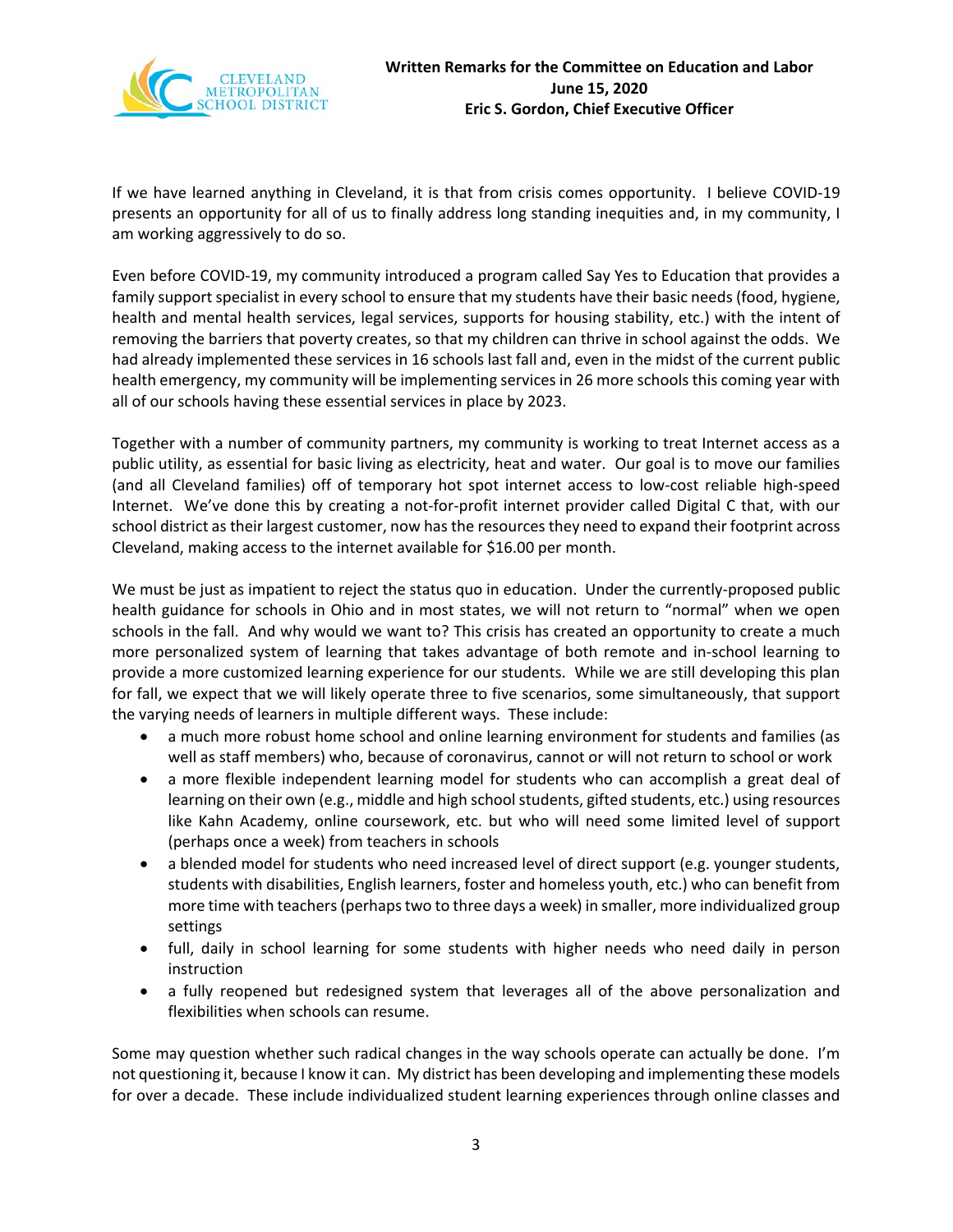

through the use of individualized learning tools like Kahn Academy, mastery-based learning experiences in which students conduct research using web-based tools, research databases, and in libraries, placebased learning in museums, art galleries, music venues, science centers, hospitals, and fortune 500 companies, workplace learning opportunities including internships, apprenticeships, and learn & earn opportunities, and exhibitions of learning including presentations to authentic audiences, juried exhibits, production of authentic work products, and awarding of credentials. All of these mastery-oriented learning opportunities already exist in some form in schools across our country.

The challenge now is not simply to show that learning models focused on personalized, mastery of rigorous content are effective, or that strategies in which learning is the constant and time is a variable can be done. We know they are effective and can be done, for all children as our primary learning strategy. These are, in fact the models often used in some of the most elite private schools. Our challenge in America's public schools is to take advantage of the opportunity that COVID-19 created to bring the type of high-quality learning options usually reserved for children of the most privileged among us to all students in my district and to students across the country. Only when we reject failed systems where time is the constant rather than the variable—only when we retire archaic strategies like agrarian calendars, rigid school hours, days and months designed for a different era, and only when we replace failed systems with ones that focus on strategies proven to close the achievement gaps between black and brown students and their white peers, can we truly say America's education system provides equal opportunity for every child to succeed.

We know it can be done. We just have to have the will to do.

And, the reality is, this moral imperative must be met within the context of the looming budget crisis brought on by the economic recession. In my district, we are facing the very real threat of losing up to \$127 million in state and local revenue in the year ahead. This includes: the potential of a \$23 million reduction in K-12 aid in the coming year; the elimination of \$12 million in state-provided student wellness funds that were originally designed to provide necessary wrap-around services for school-aged children; the potential loss of a \$67 million local tax renewal, slated for vote in November; and, the potential reduction of local tax collections of \$25 million if we return to recession era collection rates. That's nearly 25% of my district's net operating budget. And that's on top of the nearly \$23 million I had already cut from my budget prior to the COVID-19 shutdown. If this worst case scenario were to occur, I will have no choice but to make deep, devastating cuts to my district this coming winter and to implement those cuts for the second semester. Those cuts, including school building closures, reductions of force at all levels of the organization, elimination of student transportation, and all extra-curricular activities, elimination of art, music, physical education, and other classes from K-8 schools and of electives from high schools, would essentially wipe out the 10 years of growth my team and I have generated in Cleveland.

Do I think this worst case scenario will absolutely hit my district? I don't believe it has to. But I have already received a \$5.6 million budget cut from my educational state aid this year, so it's certainly quite possible that more budget cuts and revenue losses are to come. That's why your support with the HEROES Act and in future stimulus packages is going to be critical to K-12 education, as well as other public agencies.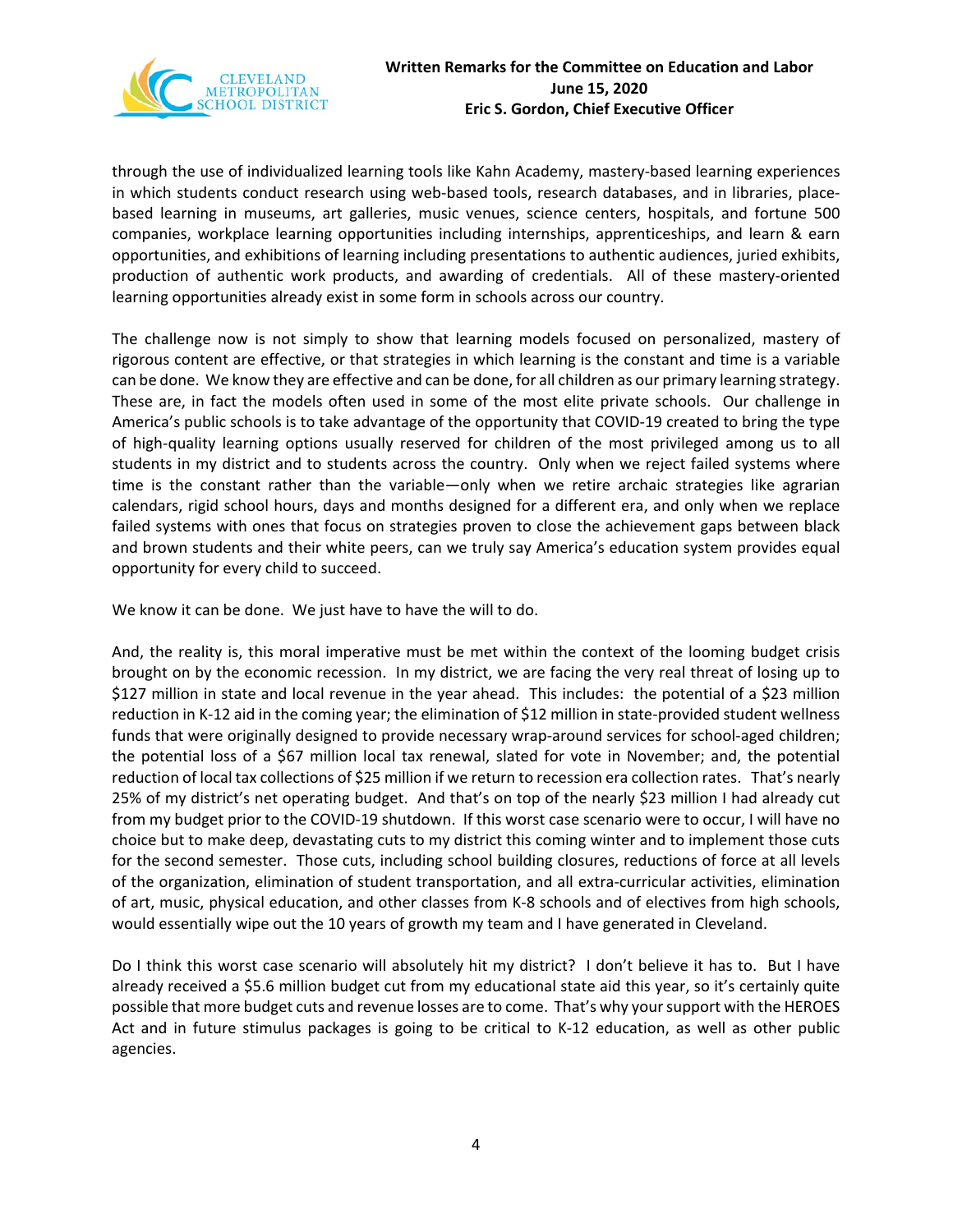

Recessions often hit the private economy quickly and deeply before hitting the public sector economy shortly thereafter and for longer periods of time. I'm not an economist, but it seems to me, based upon my experience in the 2008-2010 recession, that focusing the CARES Act on getting the private economy restarted seems to have been a wise first step. Cleveland will receive between \$24 and \$26 million from the CARES Act. And I am grateful to Congress for these funds. Since COVID-19 struck, we have spent in excess of \$15 million in unplanned expenses and, together with the cut in state aid of \$5.6 million that I've already received, these dollars have made us whole for the last school year with about \$4-6 million remaining to tackle the looming needs of the coming year.

I want to speak specifically to the \$2 million delta in our CARES Act funding. This discrepancy is dependent on Ohio making a decision as to whether our state will follow the non-regulatory guidance issued by the U.S. Department of Education which defies Congress and pushes these precious resources into the hands of schools who are serving more wealthy students and families. While I want to be careful not to presume that I know the Secretary's intent, the notion that my poor minority children will receive \$2 million less in Federal aid while simultaneously more wealthy largely white students will get more is simply appalling to me and I will continue to advocate that Ohio and all of the country ignore this non-regulatory guidance and follow the letter of the law.

Further, the \$58 million in K-12 educational aid in the HEROES act is a significant, measured next step to head off immediate budget shortfalls that school districts are facing in the coming year. My experience from 2008-2010 tells me that more will be needed as the public sector recovers from this recession over time. In fact, the Council of the Great City Schools estimates that this recession will likely require \$200 billion in aid for K-12 education nationwide when it is all said and done.

There are many today that have called education "the civil rights issue of our time." I've never really liked that phrase, not because I don't believe it. Education has been my life's work *because* I believe that. I have never liked that phrase because for too long, people have used it too loosely, like a cliché, without taking seriously what it means to go beyond changing things for a moment, rather than mobilizing and creating change as part of a movement.

However, given the current climate in America today, it has probably never been more timely, more important, nor more urgent than now for us to truly address education as one of the many institutions in our country that must be systemically redesigned to address long standing inequities that are directly tied to race and class. COVID-19 has obliterated the existing education system as we know it. Next fall will not look like last fall. It couldn't, even if we wanted it to. However, that presents a great opportunity to systematically design educational systems that are more fair, just and good. Working together, we can ensure that our children, especially minority children and children of poverty, are not continually impacted by the inequities that deny them their right to a quality education and a safe and prosperous life.

Next fall in our nation's schools will not look like last fall. It couldn't, even if we wanted it to. However, the public health emergency that created this challenge also presents a great opportunity, an opportunity to systematically design educational systems that once and for all are fair, just and good. Working together, we can ensure that no children, especially minority children and children of poverty, are not